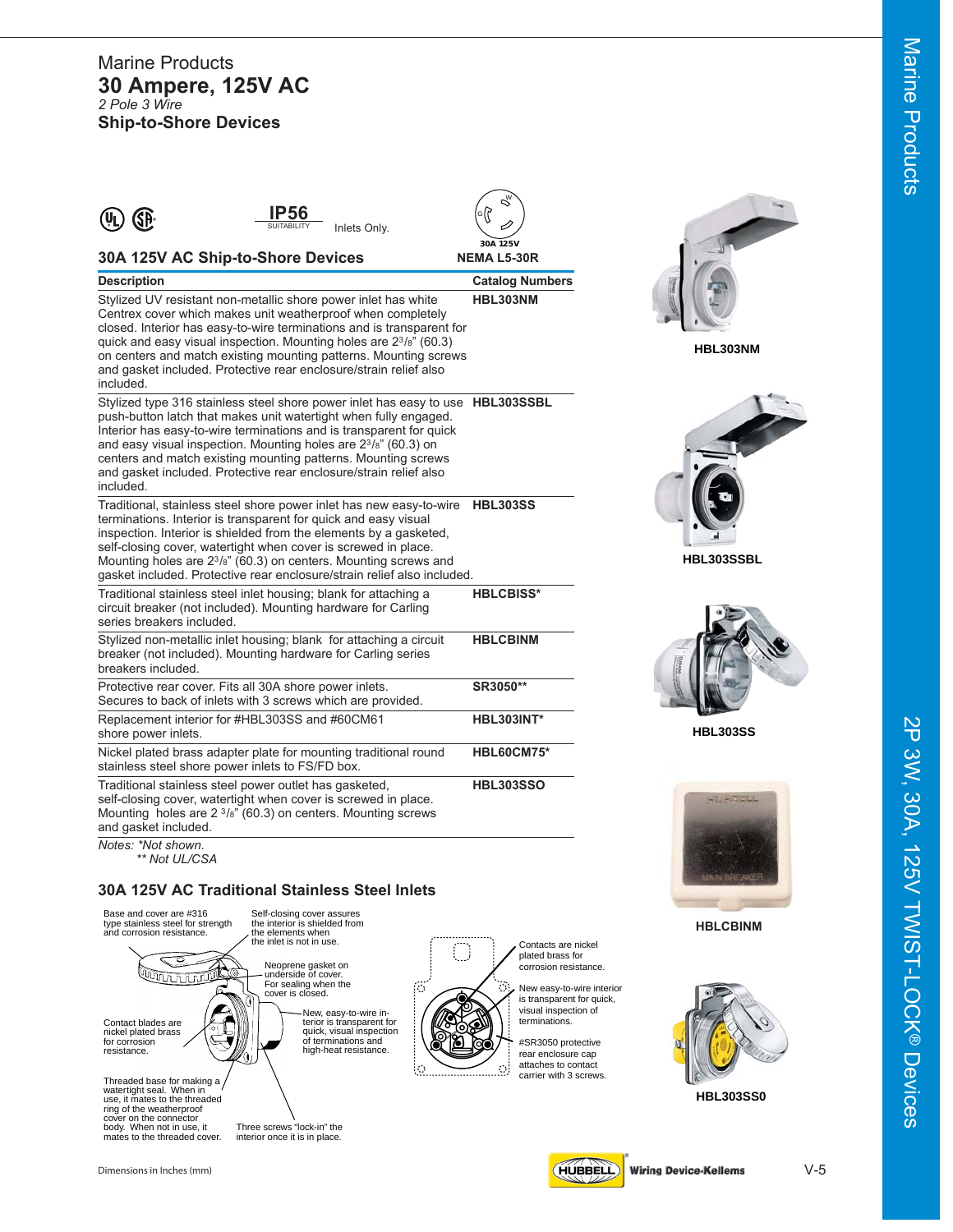## Marine Products **30 Ampere, 125V AC** *2 Pole 3 Wire* **Ship-to-Shore Devices**



**HBL26CM10**



**HBL26CM11**



**HBL60CM31 HBL60CM31W**



**HBL26CM13**



**HBL60CM33 HBL60CM33W**



**HBL60CM32**

| Rynite® is a registered trademark of E. I. Dupont. |  |  |  |
|----------------------------------------------------|--|--|--|



| 30A 125V AC Ship-to-Shore Devices                                                                                                                                                                                                                                                                                                                  | <b>NEMA L5-30R</b>     |
|----------------------------------------------------------------------------------------------------------------------------------------------------------------------------------------------------------------------------------------------------------------------------------------------------------------------------------------------------|------------------------|
| <b>Description</b>                                                                                                                                                                                                                                                                                                                                 | <b>Catalog Numbers</b> |
| Yellow single receptacle has Rynite <sup>®</sup> body and abuse resistant<br>nylon face. IP20 SUITABILITY.                                                                                                                                                                                                                                         | <b>HBL26CM10</b>       |
| Yellow Insulgrip® plug has rugged nylon housing and cord grip<br>with range of .360" to .930" (9-24) that utilizes a unique offset<br>jaws arrangement to provide secure strain relief. IP20 SUITABILITY.                                                                                                                                          | <b>HBL26CM11</b>       |
| Yellow Seal-Tite® cover for weatherproofing #HBL26CM11 or<br>#HBL23CM11 plugs. IP55 surrability. Note: Fits Insulgrip®<br>devices only.                                                                                                                                                                                                            | <b>HBL60CM31+</b>      |
| White Seal-Tite® cover for weatherproofing #HBL26CM11<br>or #HBL23CM11 plugs. <b>IP55 surrability.</b> Note: Fits Insulgrip <sup>®</sup><br>devices only.                                                                                                                                                                                          | <b>HBL60CM31W*+</b>    |
| Yellow Insulgrip® connector body has rugged nylon housing and<br>cord grip with range of .360" to .930" (9-24) that utilizes a unique<br>offset jaws arrangement to provide secure strain relief.                                                                                                                                                  | <b>HBL26CM13</b>       |
| Yellow Seal-Tite® cover for weatherproofing #HBL26CM13 or<br>#HBL23CM13 connector bodies when used with shore power<br>inlets. Threaded sealing ring makes connection watertight. Also<br>for weatherproofing #HBL26CM11 plug when used with<br>#HBL303SSO power outlet. IP56 surrability. Note: Fits<br>Insulgrip® devices only.                  | <b>HBL60CM33+</b>      |
| White Seal-Tite® cover for weatherproofing #HBL26CM13 or<br>#HBL23CM13 connector body when used with shore power<br>inlets. Threaded sealing ring makes connection watertight.<br>Also for weatherproofing #HBL26CM11 plug when used with<br>#HBL303SSO power outlet. IP56 SUITABILITY. Note: Fits<br>Insulgrip® devices only.                     | <b>HBL60CM33W*+</b>    |
| Yellow Seal-Tite® cover for weatherproofing #HBL26CM13 or<br>#HBL23CM13 connector bodies when used on extension cords<br>or adapters. <b>IP55 SUITABILITY.</b> Note: Fits Insulgrip <sup>®</sup> devices only.                                                                                                                                     | <b>HBL60CM32+</b>      |
| Yellow polycarbonate spring-loaded lift cover plate for weather-<br>proofing old style #26CM10 receptacle. Meets the most stringent<br>requirements of UL's three listing categories for weatherproof<br>plates. Stainless steel screws and neoprene gasket included for<br>mounting to FS/FD type weatherproof boxes.<br><b>IP44 SUITABILITY.</b> | HBL74CM24WO**          |
| Same as #HBL74CM24WO except gray in color.<br><b>IP44 SUITABILITY.</b>                                                                                                                                                                                                                                                                             | <b>HBL7424WO**</b>     |
| Yellow polycarbonate spring-loaded lift cover plate for weather-<br>proofing #HBL26CM10 receptacle. Meets the most stringent<br>requirements of UL's three listing categories for weatherproof<br>plates. Stainless steel screws and neoprene gasket included for<br>mounting to FS/FD type weatherproof boxes. IP44 surrability.                  | HBL74CM25WOA**         |
| Same as HBL74CM25WOA except white in color                                                                                                                                                                                                                                                                                                         | HBL74CM25WOAW*         |
| Same as #HBL74CM25WOA except gray in color.<br><b>IP44 SUITABILITY.</b>                                                                                                                                                                                                                                                                            | <b>HBL7425WOA**</b>    |
| Stainless steel wall plate for old #23CM10 or #26CM10.                                                                                                                                                                                                                                                                                             | S725*                  |
| Stainless steel wall plate for new #HBL23CM10 or #HBL26CM10. S720*                                                                                                                                                                                                                                                                                 |                        |

*Notes: \*Not shown.*

**P**<br>Plugs and connectors only.

*\*\*See page V-43 for photo.*

*+ Boots are not UL listable.*

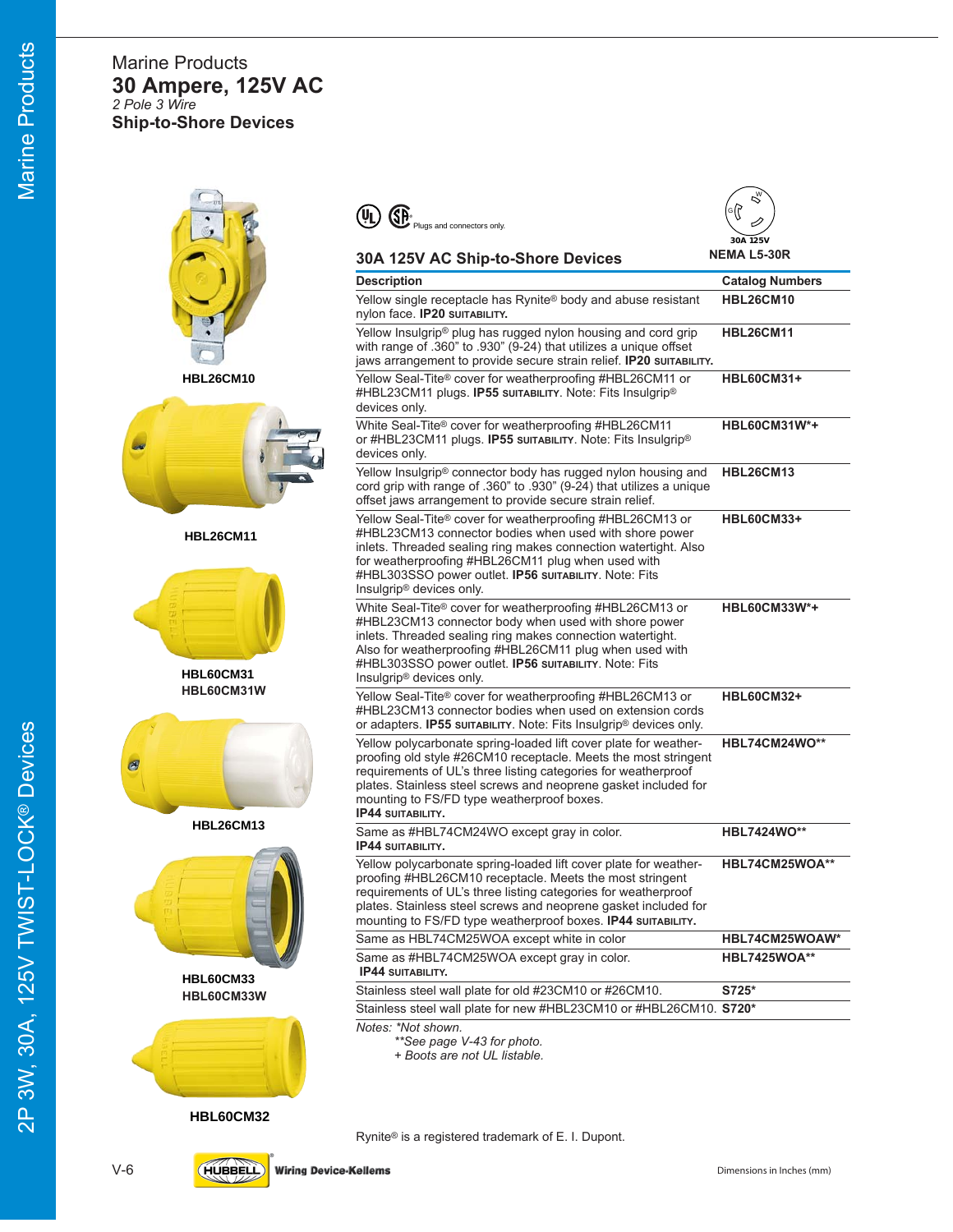| $(\mathsf{U}_\mathsf{L})$<br>Plugs and connectors only.                                                                                                                            | 30A 125V             |  |  |
|------------------------------------------------------------------------------------------------------------------------------------------------------------------------------------|----------------------|--|--|
| 30A 125V AC Ship-to-Shore Devices                                                                                                                                                  | <b>NEMA L5-30R</b>   |  |  |
| <b>Description</b>                                                                                                                                                                 | <b>Catalog Numbe</b> |  |  |
| Yellow Valise <sup>®</sup> plug has one-piece nylon housing and<br>assembles easily with two screws. Built-in cord grip<br>has range of .590"-.930" (15.0-23.6). IP20 SUITABILITY. | <b>HBL26CM11V</b>    |  |  |
| Black Valise <sup>®</sup> plug for use on bass boats with trolling motor.                                                                                                          | HBL26CM11VB          |  |  |

One-piece nylon housing assembles easily with two screws. Built-in cord grip has a range of .590"-.930" (15.0-23.6). **IP20 SUITABILITY.** Yellow vinyl Seal-Tite<sup>®</sup> cover for weatherproofing **HBL60CM31V+** #HBL23CM11V or #HBL26CM11V plugs. **IP55 SUITABILITY .** Note: Fits Valise ® devices only. Yellow Valise ® connector body has a one-piece nylon housing **HBL26CM13V** and assembles easily with two screws. Built-in cord grip has range of .590"-.930" (15.0-23.6). **IP20 SUITABILITY.** Yellow vinyl Seal-Tite ® cover for #HBL26CM13V connector **HBL60CM33V+** body when used with shore power inlets. Threaded sealing ring makes connection watertight. **IP56 SUITABILITY**. Note: Fits Valise ® devices only. Yellow vinyl Seal-Tite ® cover for weatherproofing #HBL23CM13V **HBL60CM32V+** or #HBL26CM13V connector bodies when used on extension cords or adapters. **IP55 SUITABILITY**. Fits Valise ® devices only. Replacement non-metallic sealing ring for 30A cable sets **RPL30P** and boots. Not UL listed.



**HBL26CM11V**

**Catalog Numbers** 



**HBL26CM11VB**



*Note: +Boots are not UL listable.*





**HBL26CM13V**



**HBL60CM32V**

2P 3W, 30A, 125V TWIST-LOCK®

2P 3W, 30A, 125V TWIST-LOCK® Devices

Devices



**Valise Plug**





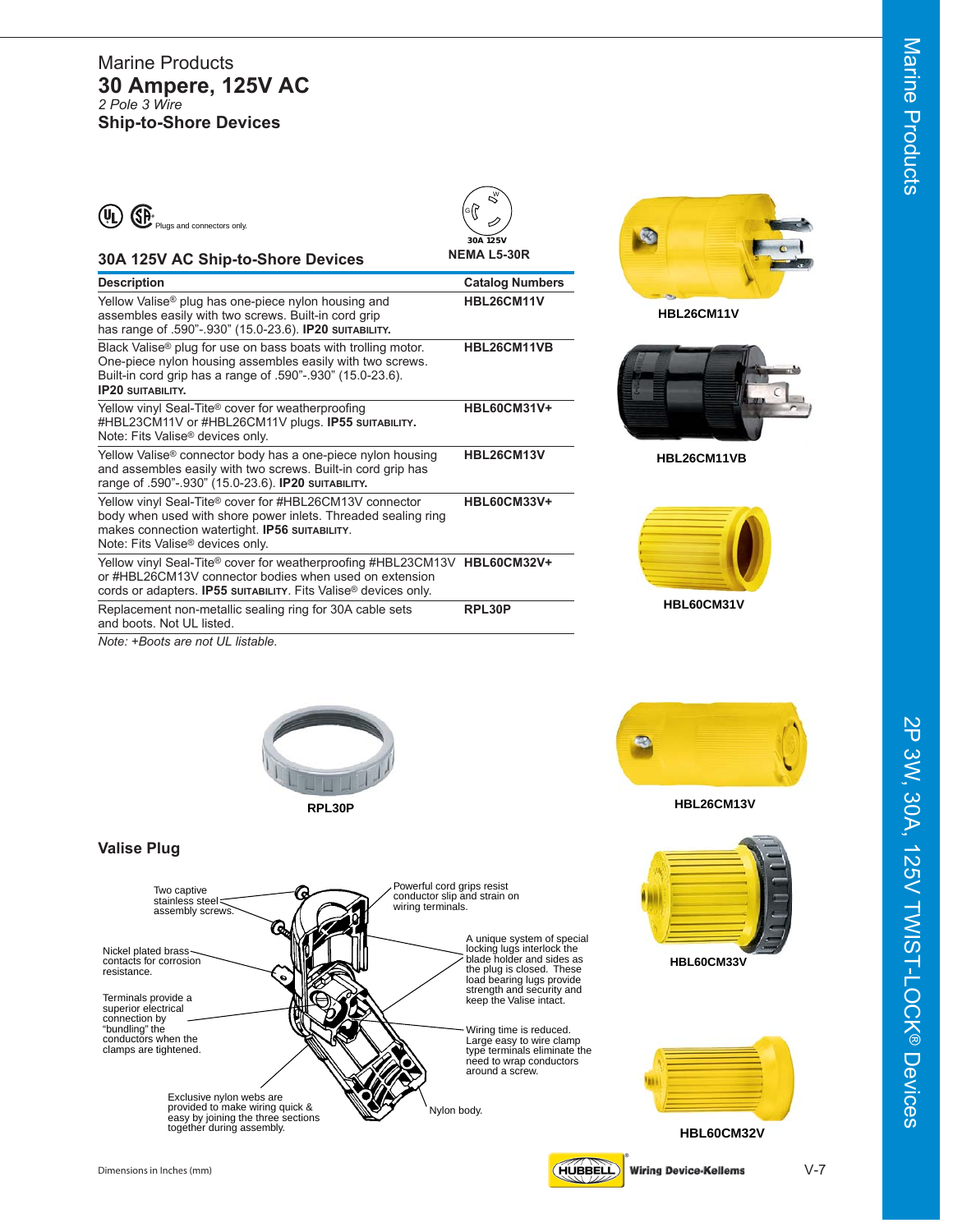# Marine Products **50 Ampere, 125V AC** *2 Pole 3 Wire* **Ship-to-Shore Devices**



**HBL503NM**



**HBL503RI**



**HBL503SS**



**HBL63CM60**





**HBL77CM17**



#### $\overline{\mathbb{SP}}$  Inlets and connectors  $(\mathsf{U}_\mathsf{L})$



#### **50A 125V AC Ship-to-Shore Devices**

| <b>Description</b>                                                                                                                                                                                                                                                                                                                                                 | <b>Catalog Numbers</b> |
|--------------------------------------------------------------------------------------------------------------------------------------------------------------------------------------------------------------------------------------------------------------------------------------------------------------------------------------------------------------------|------------------------|
| Stylized non-metallic shore power inlet has UV resistant white<br>Centrex cover which makes unit weatherproof when completely<br>closed. Interior has easy to wire terminals. Mounting holes are<br>$2^{3}/s$ " (60.3) on centers and match existing mounting patterns.<br>Mounting screws and gasket included. IP56 SUITABILITY.                                  | HBL503NM               |
| Stylized type 316 stainless steel shore power inlet has easy to<br>use push-button latch that makes unit watertight when fully<br>engaged. Interior has easy to wire terminals. Mounting holes are<br>$2^{3}/\bar{s}$ " (60.3) on centers and match existing mounting patterns.<br>Mounting screws and gasket included. IP56 sultability.                          | <b>HBL503RI</b>        |
| Traditional stainless steel shore power inlet has gasketed, self-<br>closing cover so interior is shielded from the elements when not<br>in use. Watertight when cover is securely fastened. Mounting<br>holes are $2^{3}/s$ " (60.3) on centers, and rear portion has<br>2.171" (55.1) diameter. Mounting screws and gasket included.<br><b>IP56 SUITABILITY.</b> | <b>HBL503SS</b>        |
| Protective rear cover. Fits all inlets except HBL503SS.<br>Secures to back of inlets with 3 screws which are provided.                                                                                                                                                                                                                                             | SR3050* **             |
| Replacement interior for #HBL503SS and #63CM72 shore power inlets. CR16277*                                                                                                                                                                                                                                                                                        |                        |
| Nickel plated brass connector body has heat resistant thermoset<br>interior and combination metal and rubber cord grip provides<br>superior strain relief capability. Cord grip range is .437"-1.140"<br>(11.1-29.0). IP20 SUITABILITY.                                                                                                                            | HBL63CM60              |
| Yellow Seal-Tite® cover for connector bodies when used with<br>50A shore power inlets. Threaded sealing ring makes connections<br>watertight. IP56 surrability.                                                                                                                                                                                                    | <b>HBL77CM15+</b>      |
| White Seal-Tite® cover for connector bodies when used with<br>50A shore power inlets. Threaded sealing ring makes connections<br>watertight. IP56 SUITABILITY.                                                                                                                                                                                                     | <b>HBL77CM15W*+</b>    |
| Nickel plated brass cord clamp assembly with clamp range of<br>.437"-1.140" (11.1-29.0) provides strain relief for terminations on<br>shore power inlets.                                                                                                                                                                                                          | <b>HBL77CM67*</b>      |
| Yellow Seal-Tite <sup>®</sup> cover for weatherproofing 50A connector<br>bodies on extension cords or adapters. IP55 surrability.                                                                                                                                                                                                                                  | <b>HBL77CM17+</b>      |
| Notes: *Not shown.<br>+ Boots are not UL listable.                                                                                                                                                                                                                                                                                                                 |                        |

*\*\* Not UL/CSA.*

#### **50A Traditional Stainless Steel Inlets**



2P 3W, 50A, 125V TWIST-LOCK 2P 3W, 50A, 125V TWIST-LOCK® Devices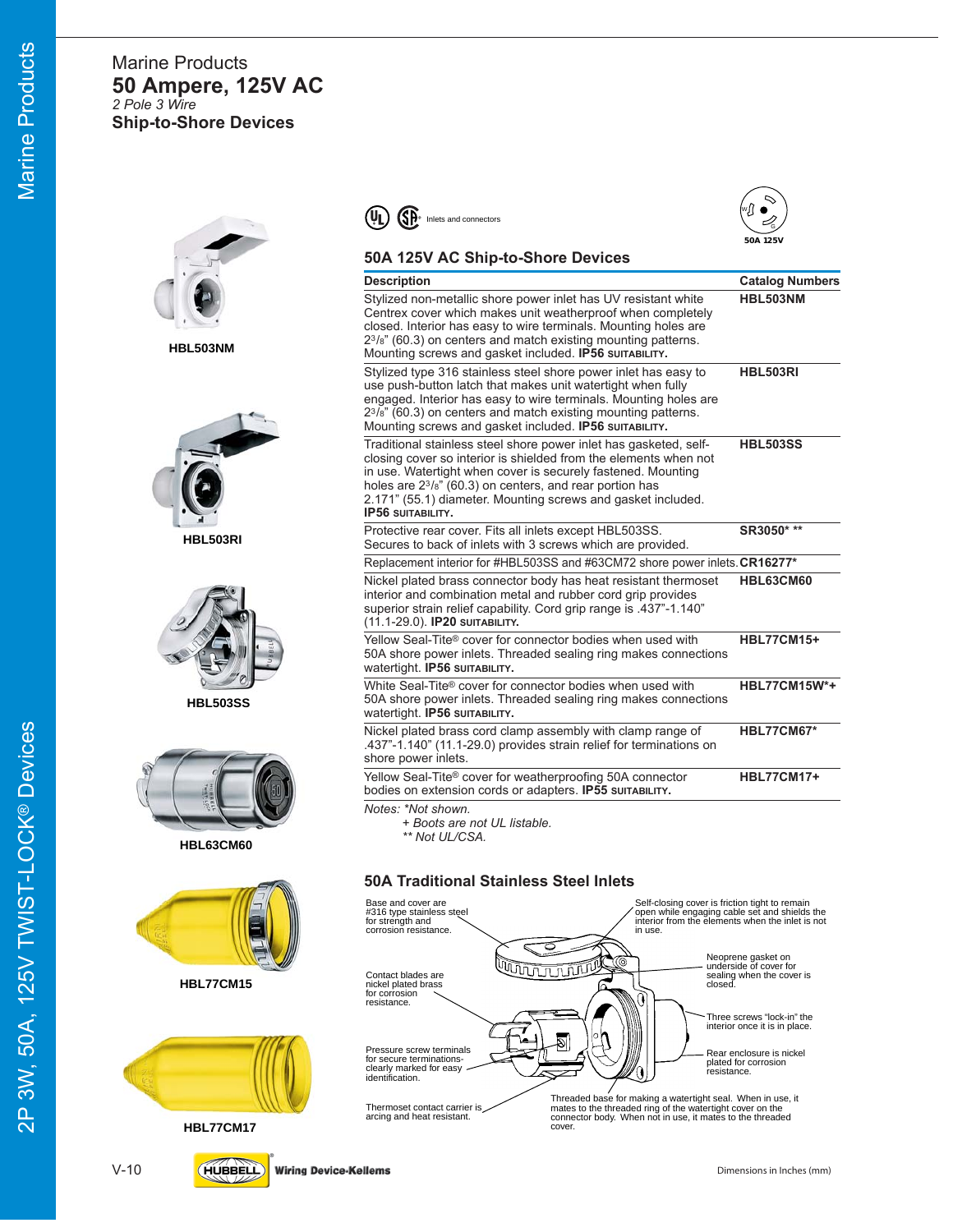#### Marine Products **50 Ampere, 125V AC** *2 Pole 3 Wire* **Ship-to-Shore Devices**







**HBL63CM61**





**HBL63CM70**











**S750**





| <b>IP56 SUITABILITY (BOATSIDE).</b>                                                                | Same as #HBL61CM53, except white.                                                                                                       |                                                                                                                                                                                                    | HBL61CM53W                                  |
|----------------------------------------------------------------------------------------------------|-----------------------------------------------------------------------------------------------------------------------------------------|----------------------------------------------------------------------------------------------------------------------------------------------------------------------------------------------------|---------------------------------------------|
| IP56 SUITABILITY (BOATSIDE).                                                                       | Same as #HBL61CM53, except 25' (7.6m) in length.                                                                                        |                                                                                                                                                                                                    | HBL61CM43                                   |
| 250' (75.2m) lengths only.                                                                         | extension cords, and adapters and will not mark boat's deck.                                                                            | 3 conductor, #6 AWG type STOW, yellow PVC jacketed portable<br>cord with jute fillers for added flexibility. Ideal for making cable sets,                                                          | YC306250*                                   |
| <b>IP20 SUITABILITY.</b>                                                                           | Nickel plated brass plug has heat resistant thermoset interior                                                                          | and combination metal and rubber cord grip, provides superior<br>strain relief capability. Cord grip range is .437"-1.140" (11.1-29.0).                                                            | <b>HBL63CM61</b>                            |
| <b>IP55 SUITABILITY.</b>                                                                           | Yellow Seal-Tite® cover for weatherproofing 50A plugs.                                                                                  |                                                                                                                                                                                                    | <b>HBL77CM16+</b>                           |
| <b>IP55 SUITABILITY.</b>                                                                           | White Seal-Tite® cover for weatherproofing 50A plugs.                                                                                   |                                                                                                                                                                                                    | <b>HBL77CM16W*+</b>                         |
|                                                                                                    | Single receptacle has a heat resistant thermoset base. <b>IP20</b>                                                                      |                                                                                                                                                                                                    | HBL63CM70                                   |
|                                                                                                    | Yellow Valox® lift cover plate for weatherproofing 50A<br>type weatherproof boxes. IP44 surrabiLITY.                                    | receptacles. Meets requirements of the most stringent of UL's<br>three listing categories for weatherproof plates. Stainless steel<br>screws and a neoprene gasket included. For mounting to FS/FD | HBL77CM74WO                                 |
|                                                                                                    |                                                                                                                                         | Same as #HBL77CM74WO except gray in color. IP44 SUITABILITY.                                                                                                                                       | <b>HBL7774WO</b>                            |
|                                                                                                    | Stainless steel wall plate for 50A receptacle.                                                                                          |                                                                                                                                                                                                    | S750                                        |
| Note: *Not shown.<br>+ Boots are not UL<br>listable                                                |                                                                                                                                         |                                                                                                                                                                                                    | <b>HBL61CM53</b><br>HBL61CM53W<br>HBL61CM43 |
| <b>50A Molded Cable Sets</b>                                                                       |                                                                                                                                         |                                                                                                                                                                                                    |                                             |
| Thermoset contact<br>carrier is arcing and<br>heat resistant.<br>Bull ring for<br>strain relief on | Sealing lip to protect<br>plug/receptacle<br>connection from moisture.<br>Thermoset contact<br>carrier is arcing and<br>heat resistant. | Nickel plated brass<br>Copper crimp<br>contact blades for<br>barrels for reliable<br>corrosion resistance.<br>terminations.<br>1300.<br>$\Omega_{\rm Bdd}^{\rm min}$                               | Molded-in                                   |

**Description Catalog Numbers** 50' (15.2m) yellow vinyl jacketed shore power cable set. #6 AWG **HBL61CM53**

type STOW is completely factory pre-wired with molded-on devices. Connector end has threaded metallic sealing ring to make inlet/ connector interface watertight. **IP56 SUITABILITY (BOATSIDE).**



Valox ® is a registered trademark of General Electric Company.

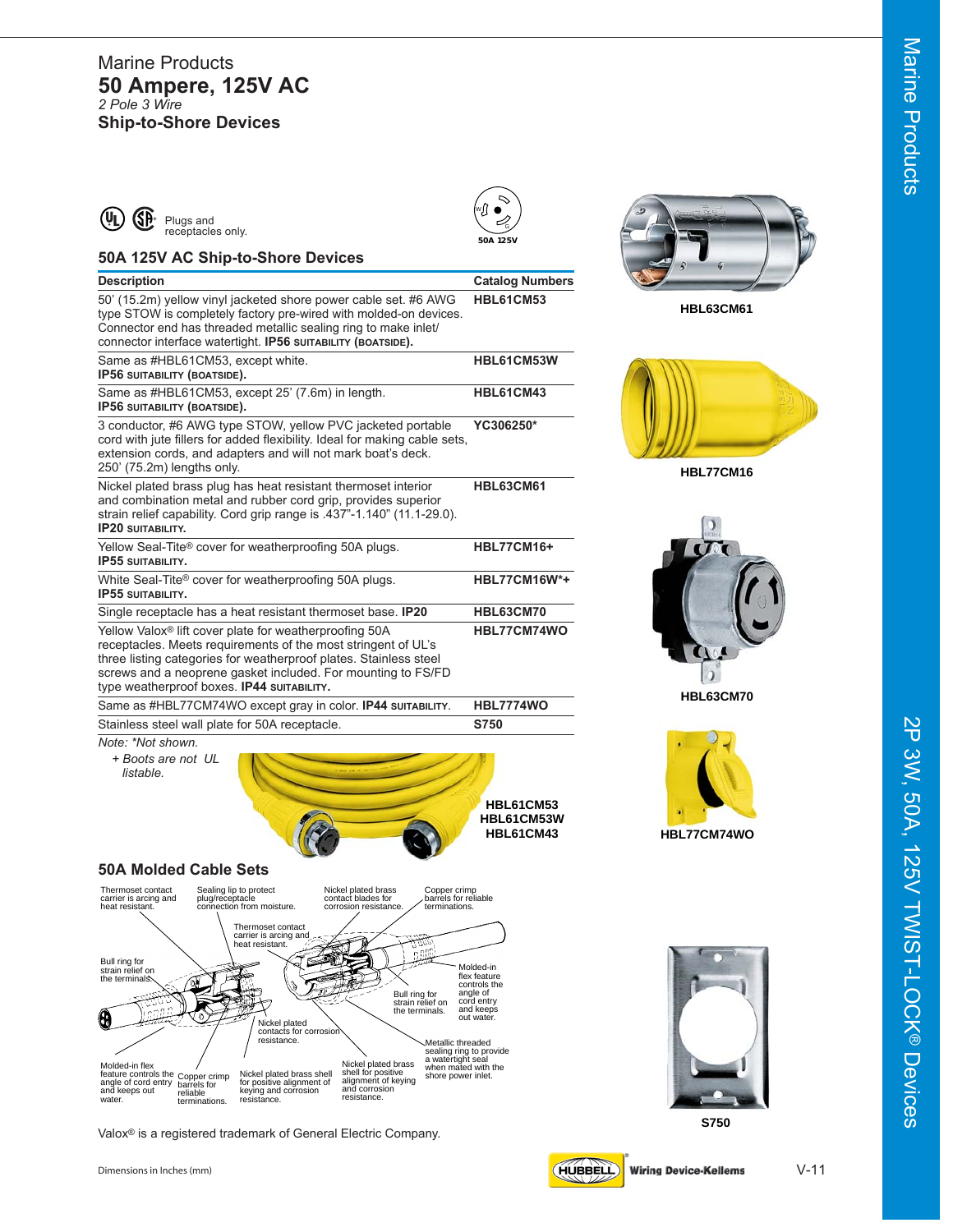#### Marine Products **50 Ampere, 125/250V AC** *3 Pole 4 Wire* **Ship-to-Shore Devices**











#### **50A 125/250V AC Ship-to-Shore Devices Description Catalog Numbers** Stylized non-metallic shore power inlet has UV resistant white **HBL504NM** Centrex cover which makes unit weatherproof when completely closed. Interior is heat resistant thermoset material and has box lug terminals. Mounting holes are 23/8" (60.3) on centers and match existing mounting patterns. Mounting screws and gasket included. **IP56 SUITABILITY.** Stylized type 316 stainless steel shore power inlet has easy to **HBL504RI** use push-button latch that makes unit watertight when fully engaged. Interior is heat resistant thermoset material and has box lug terminals. Mounting holes are 23/8" (60.3) on centers and match existing mounting patterns. Mounting screws and gasket included. **IP56 SUITABILITY.** Traditional stainless shore power inlet has gasketed, self-closing **HBL504SS** cover so that the interior is shielded from the elements when not in use. It is watertight when the cover is securely fastened. The mounting holes are 23/8" (60.3) on centers, and the rear portion has a 2.171" (55.1) diameter. Mounting screws and gasket are included. **IP56 SUITABILITY.** Protective rear cover. Fits all inlets except HBL504SS. **SR3050\* \*\*** Secures to back of inlets with 3 screws which are provided. Replacement interior for #63CM74 and #HBL504SS power inlets. **CR16279\* \*\*** Nickel plated brass connector body has a heat resistant thermoset **HBL63CM64** interior and combination metal and rubber cord grip, which provides superior strain relief capability. Cord grip range is .437"-1.140" (11.1-29.0). **IP20 SUITABILITY.** Yellow Seal-Tite® cover for connector bodies when used with 50A **HBL77CM15+** shore power inlets. Threaded sealing ring makes connections watertight. **IP56 SUITABILITY.** White Seal-Tite® cover for connector bodies when used with 50A **HBL77CM15W\*+** shore power inlets. Threaded sealing ring makes connections watertight. **IP56 SUITABILITY.** Nickel plated brass cord clamp assembly with clamp range of **HBL77CM67\*** .437"-1.140" (11.1-29.0) provides strain relief for terminations on shore power inlets. Yellow Seal-Tite® cover for weatherproofing 50A connector bodies **HBL77CM17+** on extension cords or adapters. **IP55 SUITABILITY.** *Notes: \*Not shown*. *\*\* Not UL/CSA*. *+ Boots are not UL listable.* Self-closing cover is friction tight to remain open while engaging cable set and shields the interior from the elements when the inlet is not in use. Neoprene gasket on underside of cover for sealing when the cover is closed. Three screws "lock-in" the interior once it is in place. Rear enclosure is nickel plated for corrosion resistance. Base and cover are #316 type stainless stee for strength and corrosion resistance. Pressure screw terminals for secure terminationsclearly marked for easy identification. Thermoset contact carrier is arcing and heat resistant. Contact blades are nickel plated brass for corrosion resistance. Threaded base for making a watertight seal. When in use, it mates to the threaded ring of the watertight cover on the connector body. When not in use, it mates to the threaded cover. **50A Traditional Stainless Steel Inlets**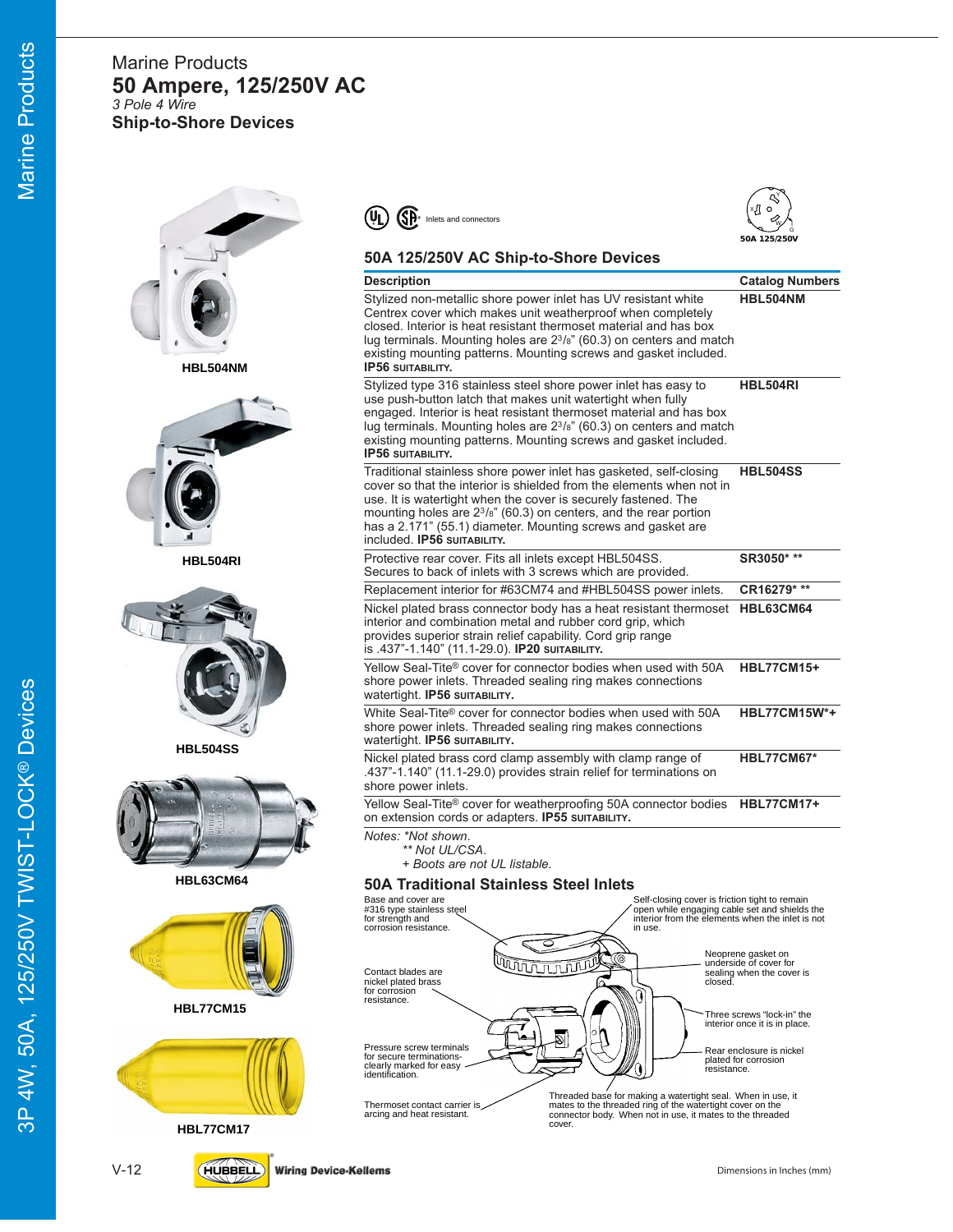#### Marine Products **50 Ampere, 125/250V AC** *3 Pole 4 Wire* **Ship-to-Shore Devices**







**HBL77CM16**



**HBL63CM69**





**S750**



**HBL61CM52 HBL61CM52W HBL61CM42 HBL61CM42W**

#### **50A 125/250V AC Ship-to-Shore Devices**

| <b>Catalog Numbers</b>                                                                |
|---------------------------------------------------------------------------------------|
| <b>HBL61CM52</b><br>type STOW is completely factory pre-wired with molded-on devices. |
| HBL61CM52W                                                                            |
| <b>HBL61CM42</b><br>type STOW is completely factory pre-wired with molded-on devices. |
| HBL61CM42W                                                                            |
| YC406250*                                                                             |
| <b>HBL63CM65</b>                                                                      |
| <b>HBL77CM16+</b>                                                                     |
| <b>HBL77CM16W*+</b>                                                                   |
| <b>HBL63CM69</b>                                                                      |
| HBL77CM74WO                                                                           |
| <b>HBL7774WO</b>                                                                      |
| S750                                                                                  |
| receptacles. Meets requirements of the most stringent of UL's three                   |

*\*Not shown.*

*+ Boots are not UL listable.*

#### **50A Molded Cable Sets**



Valox<sup>®</sup> is a registered trademark of General Electric Company.

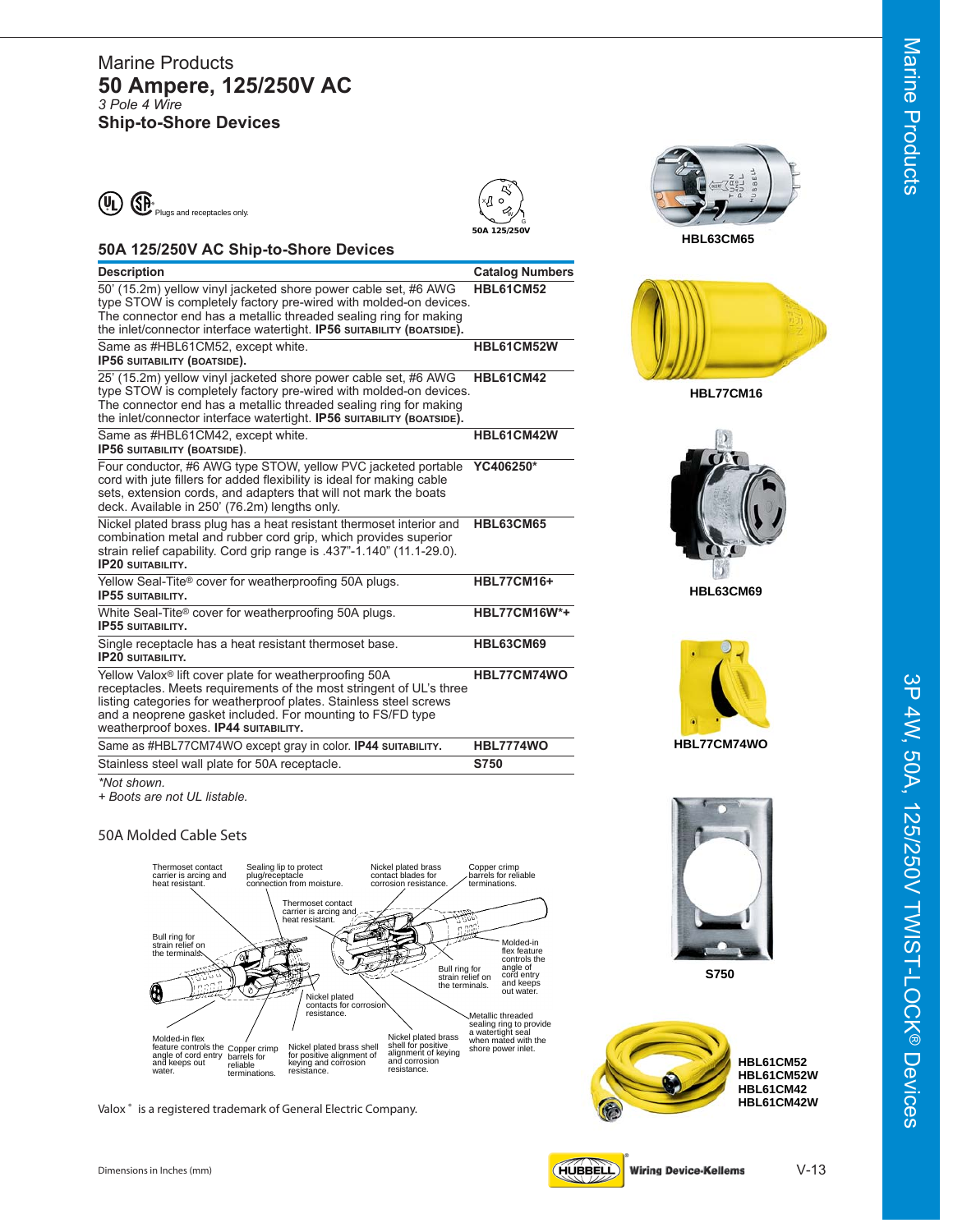# Marine Products

**Boatside**

*Ship-to-Shore Selection Chart*